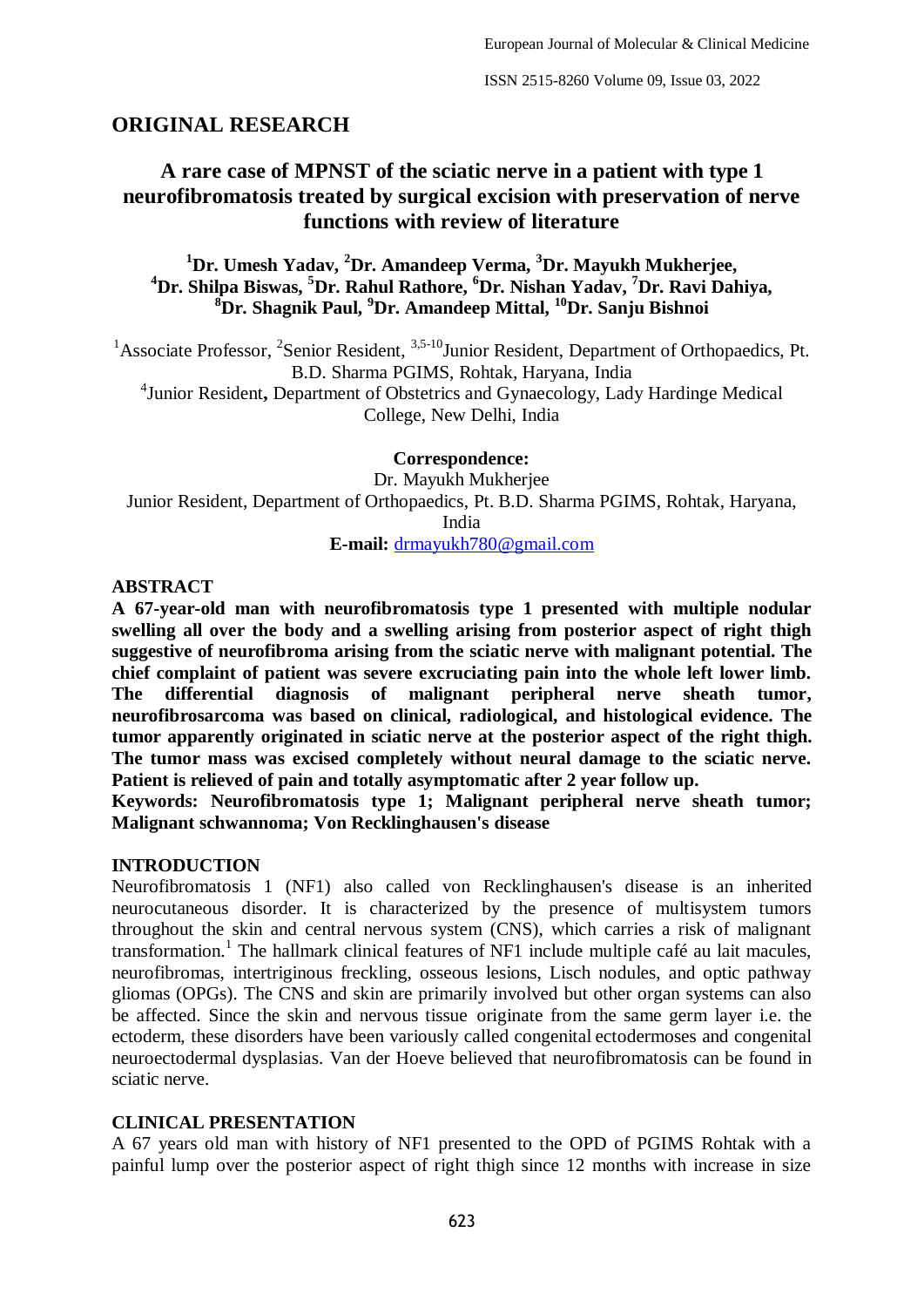ISSN 2515-8260 Volume 09, Issue 03, 2022

since last 3 months. Swelling was gradually increasing in size, nodular, firm in consistency, tender, mobile, non pulsatile, non fluctuant [Fig 1].



**Figure 1: Swelling in the posterior aspect of right thigh.**

Two months later he developed weakness and sensory deficit over the right limb which was ascending in nature, more for hip extension, flexion of knee and planter flexion for which he needed assisted walking. There was severe excruciating pain along the course of nerve in right lower limb which was not even relieved by medications. The motor weakness and increasing intensity of pain hampered patient day to day life and finally he reached OPD for removal of this swelling. There was no family history and all the next generations of patients family were clinically normal.

FNAC was done which suggested a neoplastic lesion of mesenchymal origin. MRI suggested a well defined lobulated heterogeneous lesion inseparable from sciatic nerve, likely arising from it [Fig 2].



**Figure 2: Sagittal sections of T2 and STIR MRI images showing the extent and location of the mass in posterior of thigh** 

A clinical, radiological and histological diagnosis was made of neurofibroma of sciatic nerve. Patient had multiple nodular swellings over whole body along with a plexiform neurofibromatosis over the face.[Fig 3 and Fig 4].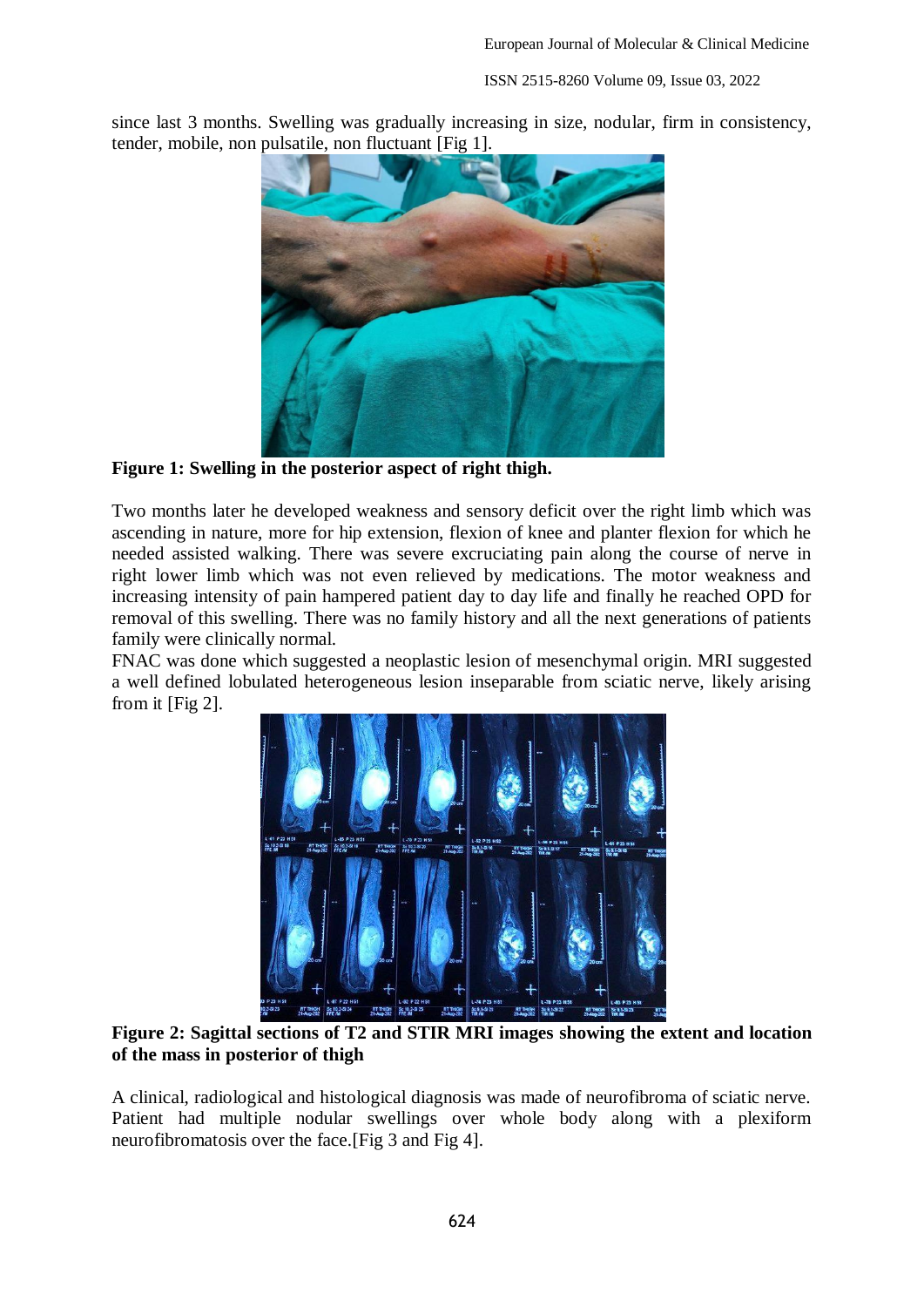

**Figure 3: Plexiform neurofibromatosis over face.**



**Figure 4: Multiple nodular swelling over the whole body**

## **SURGICAL INTERVENTION**

After informed consent of surgical procedure and possible risk of sciatic nerve injury, patient was operated in Spinal anesthesia in prone position. Skin incision was given along the posterior aspect of thigh and after dissecting soft tissues, tumor margins were identified. Sciatic nerve was explored and freed proximally as well as distally.

The tumor was arising from the sciatic nerve (Fig 5) and fibers of sciatic nerve were around it.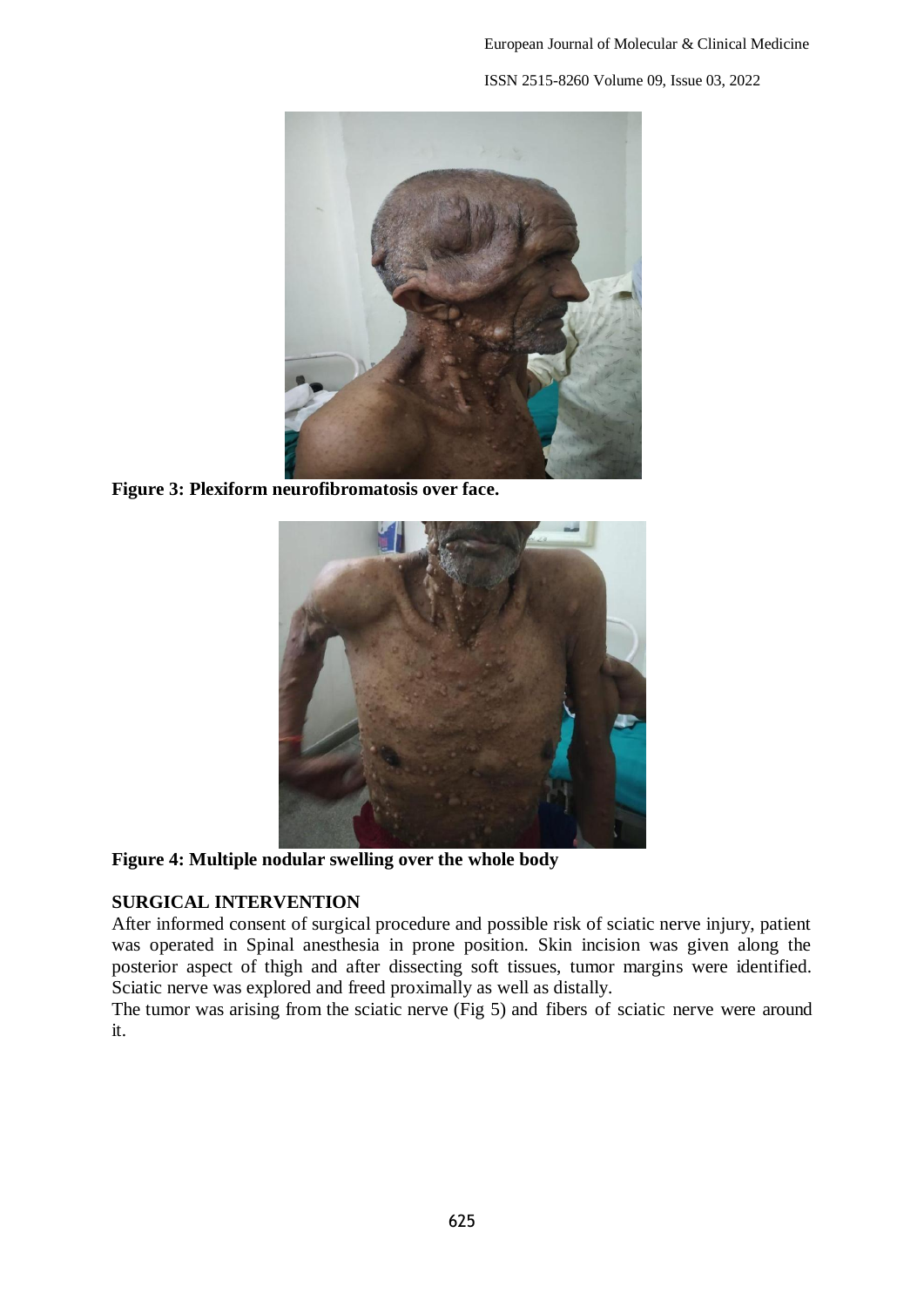ISSN 2515-8260 Volume 09, Issue 03, 2022



## **Figure 5: Intraoperative image showing the tumor mass after resection from its origin, the sciatic nerve.**

The tumor was completely encasing the sciatic nerve and after dissecting the nerve fibers removed the tumor from its fibre. The nodular encapsulated mass measuring 13\*9\*8 cm was sent for histopathological examination. It revealed a malignant mesenchymal tumor with closest resemblance to malignant peripheral nerve sheath tumor. On immunohistochemistry it was positive for vimentin and NSE, focally positive for EMA. Postoperative period was uneventful. There was complete relief in pain after the surgery. There was motor recovery in postoperative period from  $4<sup>th</sup>$  week onwards with almost complete muscle strength after 6 months of postoperative period. Patient is on follow up since last 2 years with no recurrence or any other complaint.

### **DISCUSSION**

Neurofibromatosis (NF) is a disease of defective development of the neuroectodermal tissues that tends to involve multiple systems and occurs in approximately 1 in 4000 to 5000 individuals. Approximately half of the cases appear to be sporadic and the mutation rate has been estimated at 1 in 10000 gametes per generation, one of highest mutation rates in humans. Approximately 50% of patients have affected relatives and in nearly all instances the distribution of cases is consistent with an autosomal dominant mode of inheritance. NF1 is observed in all regions of the world and affects bothmen and women equally.

The inheritance of NF1 is autosomal dominant with 100% penetrance but highly variable expressivity.<sup>1,2,3</sup> The *NF1* gene is located on chromosome  $17q11.2$ .

## **CLINICAL FEATURES AND ASSOCIATED DISORDERS**

NF1 is characterized by cutaneous pigmentation, multiple tumors within the central and peripheralnervous systems and lesions of the vascular and other organ systems.

Focal hyperpigmented areas and café au lait spots, ranging in size from a few millimeters to centimeters, are more commonly found on the trunk than on the limbs, and they are not found on the scalp, soles or palms. These spots are light brown and result from an aggregation of neural crest-derived pigmented melanoblasts in the basal layer of the epidermis. Café au lait spots are present at birth and become more apparent with time. The number of café au lait spots probably does not significantly increase after the first several years of life, although the degree of hyperpigmentation usually does. The presence of six or more café au lait spots larger than 15mm in the greatest diameter is required for the diagnosis of NF, a criterion that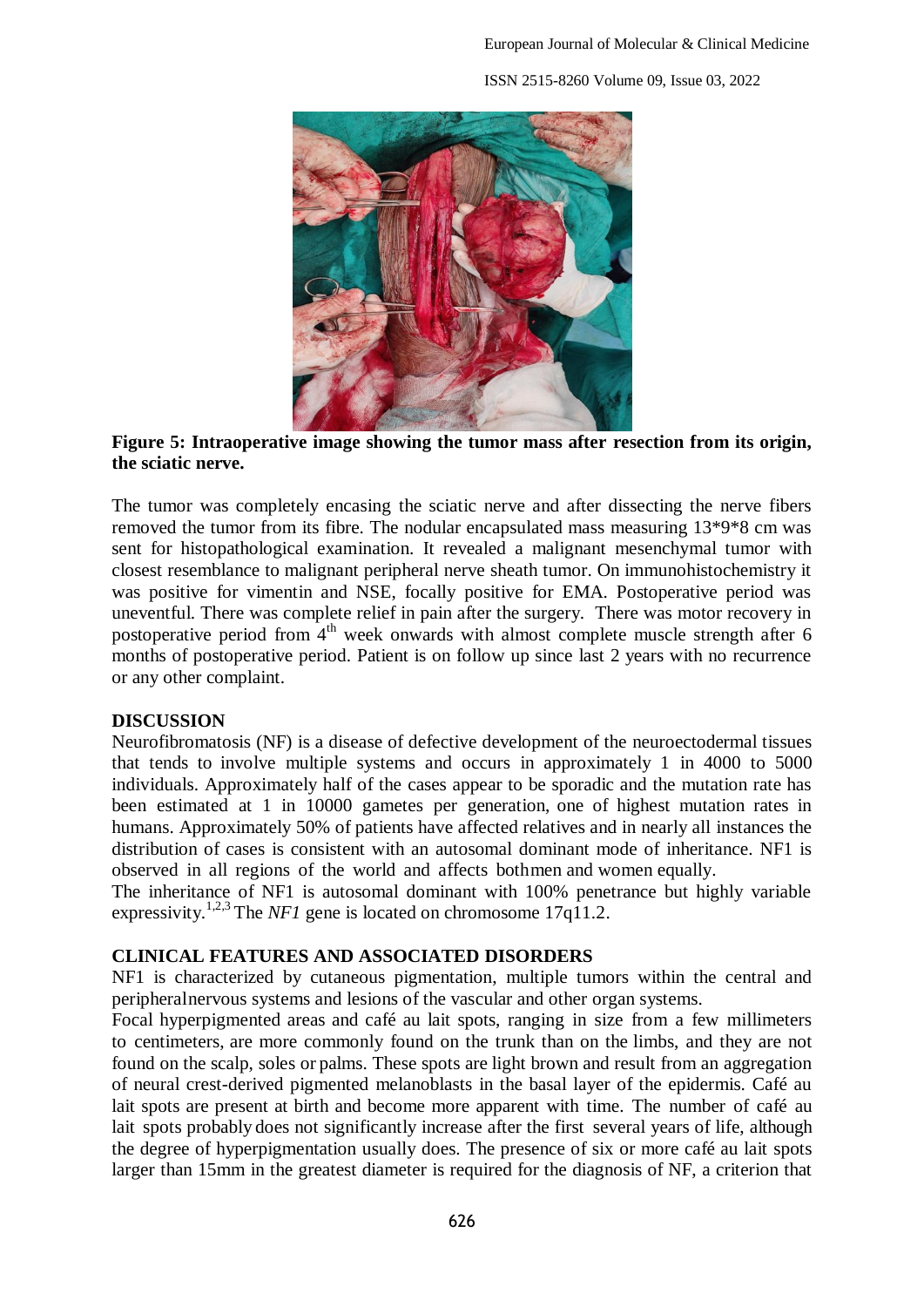is most useful when applied to postpubertal patients. It should be recognized, however, that approximately 10% of the general population have café au lait spots without other stigmata of the disease. Less frequent cutaneous changes in NF1 include diffuse axillary or inguinal freckling andlarge area of faintly increased pigmentation (melanoderma).

Austrian ophthalmologist Karl Lisch was the first to emphasize what are now called Lisch nodules and their association with NF1 in  $1937<sup>4</sup>$  Histologically Lisch nodules are melanocytic hamartomas, consisting of a condensation of spindle cells on the anterior iris surface. Stromal iris nevi underlie the pigmented nodules.<sup>5</sup> They are present on the anterior iris surface or in the anterior chamber angle. They are well-defined yellow-brown domeshaped elevated lesions and can range in size from pinpoint to large.<sup>4,6</sup> Although Lisch nodules do not cause ocular morbidity or disability, they are important because they are one of the diagnostic criteria for NF1. Their presence is age-dependent. Although their presence is unusual before the age of 2 years, they are seen in half of 5-year-olds, 75% of 15-year-olds, and almost 100% of adults older than 30 years.<sup>7</sup>

Neurofibromas are a hallmark feature of NF1, present in almost all patients older than 30 years.<sup>8</sup> They are benign soft tissue tumors of Schwann cell origin that arise on peripheral nerves.<sup>9</sup> In addition to neoplastic Schwann cells, they also contain fibroblasts, macrophages, and mast cells.<sup>10</sup> Clinically, neurofibromas can be further classified as cutaneous, subcutaneous, or plexiform which can be further divided into nodular or diffuse. The morbidity associated with plexiform neurofibromas is 2-fold. In addition to the disfigurement, bony destruction, and pain associated with these lesions, they also carry an 8% to 13% lifetime risk of malignant transformation [malignant peripheral nerve sheath tumor  $(MPNSTs)]$ .  $^{11,12}$ 

Unfortunately, MPNSTs have a poor prognosis with a 5-year survival of up to 60%, warranting ongoing careful surveillance with a low threshold for investigation. Poor prognosis is associated with early metastasis and poor response to systemic chemotherapy. Delayed diagnosis remains an issue. Features including increased growth rate, irregular contour, and pain in existing neurofibromas are symptoms and signs that may indicate malignant transformation. These symptoms may also be present in benign lesions.<sup>13,14</sup>

Diagnostic Criteria for NF1 includes:

- $\bullet$  6 or more café-au-lait spots,  $>0.5$  cm in prepubertal children  $>1.5$  cm in postpubertal individuals
- Axillary or inguinal freckling
- 2 or more cutaneous neurofibromas
- 1 plexiform neurofibroma
- 2 or more iris Lisch nodules
- An optic glioma
- A characteristic bony lesion (pseudarthrosis, hypoplasia of sphenoid wing, severe kyphoscoliosis)
- First degree relative with NF1

In order to make the diagnosis, at least 2 major criteria are required.

Malignant transformation of neurofibroma to malignant schwannoma occurs in 29% of patients with NF but its origin from a large nerve trunk is less common in patients with NF1.<sup>15,16</sup> Some transformations occur after radiotherapy or previous surgery for a benign neurofibroma.<sup>17</sup> The pleiotropic effect of the NF allele on chromosome 17 is responsible for increasing the risk for both neural crest and nonneural crest malignancies.<sup>18-22</sup> Development of malignant schwannoma from neurofibroma is associated with inactivation of both NF1 (tumor suppressor gene) alleles, and by partial inactivation on the other tumor suppressor gene p53 located elsewhere on the centromere of chromosome 17.<sup>18,23</sup> Neurofibroma increase in size under the conrol of the sex steroids in both sexes, directly or through mediation by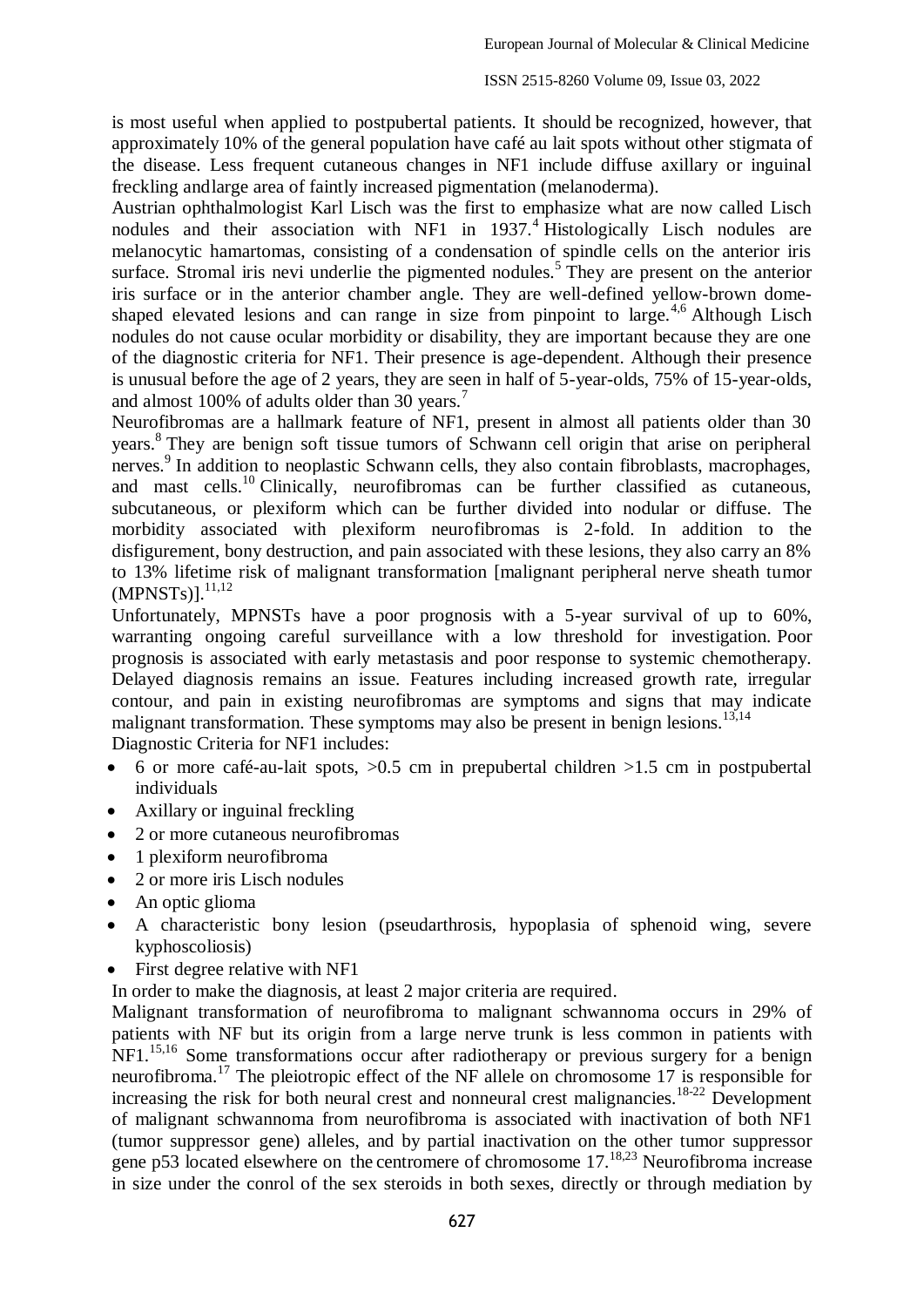nerve growth factor (NGF) whose receptor is located on the distal arm of chromosome 17.<sup>24,25</sup> The onset of malignant schwannoma may be attributable to the abnormal and continuous stimulation of nerve cells sensitive to  $\overline{NGE}^{26}$ 

## **CONCLUSION**

Neurofibroma can turn malignant but involvement of major nerve trunk like sciatic nerve is less likely. Malignant peripheral nerve sheath tumors are a challenging to manage specially if it involves major nerve trunk. Resection of tumor mass and simultaneously preservation of function should be ideal management in such cases but sometimes in cases of MPNST nerves can be sacrificed for complete eradication of tumor mass.

### **REFERENCES**

- 1. Tadini G, Milani D, Menni F. Is it time to change the neurofibromatosis 1 diagnostic criteria? Eur J Intern Med. 2014;25:506–510.
- 2. Kissil JL, Blakeley JO, Ferner RE. What's new in neurofibromatosis? Proceedings from the 2009 NF Conference: new frontiers. Am J Med Genet A. 2010;152A:269–283.
- 3. Brems H, Beert E, de Ravel T. Mechanisms in the pathogenesis of malignant tumours in neurofibromatosis type 1. Lancet Oncol. 2009;10:508–515.
- 4. Lubs ML, Bauer MS, Formas ME. Lisch nodules in neurofibromatosis type 1. N Engl J Med. 1991;324:1264–1266.
- 5. Williamson TH, Garner A, Moore AT. Structure of Lisch nodules in neurofibromatosis type 1. Ophthalmic Paediatr Genet. 1991;12:11–17.
- 6. Ragge NK, Falk RE, Cohen WE. Images of Lisch nodules across the spectrum. Eye (Lond). 1993;7:95–101.
- 7. Helfferich J, Nijmeijer R, Brouwer OF. Neurofibromatosis type 1 associated low grade gliomas: a comparison with sporadic low grade gliomas. Crit Rev Oncol Hematol. 2016;104:30–41.
- 8. Abdolrahimzadeh B, Piraino DC, Albanese G. Neurofibromatosis: an update of ophthalmic characteristics and applications of optical coherence tomography. Clin Ophthalmol. 2016;10:851–860.
- 9. Hajdu SI. Peripheral nerve sheath tumors. Histogenesis, classification, and prognosis. Cancer. 1993;72:3549–3552.
- 10. Munchhof AM, Li F, White HA. Neurofibroma-associated growth factors activate a distinct signaling network to alter the function of neurofibromin-deficient endothelial cells. Hum Mol Genet. 2006;15: 1858–1869.
- 11. Ferner RE, Huson SM, Thomas N. Guidelines for the diagnosis and management of individuals with neurofibromatosis 1. J Med Genet.2007;44:81–88.
- 12. Hirbe AC, Gutmann DH. Neurofibromatosis type 1: a multidisciplinary approach to care. Lancet Neurol. 2014;13:834–843.
- 13. Tovmassian D, Abdul Razak M, London K. The role of [18F]FDG-PET/ CT in predicting malignant transformation of plexiform neurofibromas in neurofibromatosis-1. Int J Surg Oncol. 2016;2016:6162182.
- 14. Stucky CC, Johnson KN, Gray RJ. Malignant peripheral nerve sheath tumors (MPNST): the Mayo Clinic experience. Ann Surg Oncol. 2011;19:878–885.
- 15. Ariel IM. Tumors of the peripheral nervous system. CA Cancer J Clin 1983;33(5):282-99.
- 16. Das Gupta TK, Brasfield RD. Solitary malignant schwannoma. Ann Surg 1970;171(3):419-28.
- 17. Ducatman Ducatman BS, Scheithauer BW, Piepgras DG, Reiman HM, Ilstrup DM. Malignant peripheral nerve sheath tumors. A clinicopathologic study of 120 cases. Cancer 1986;57(10):2006-21.